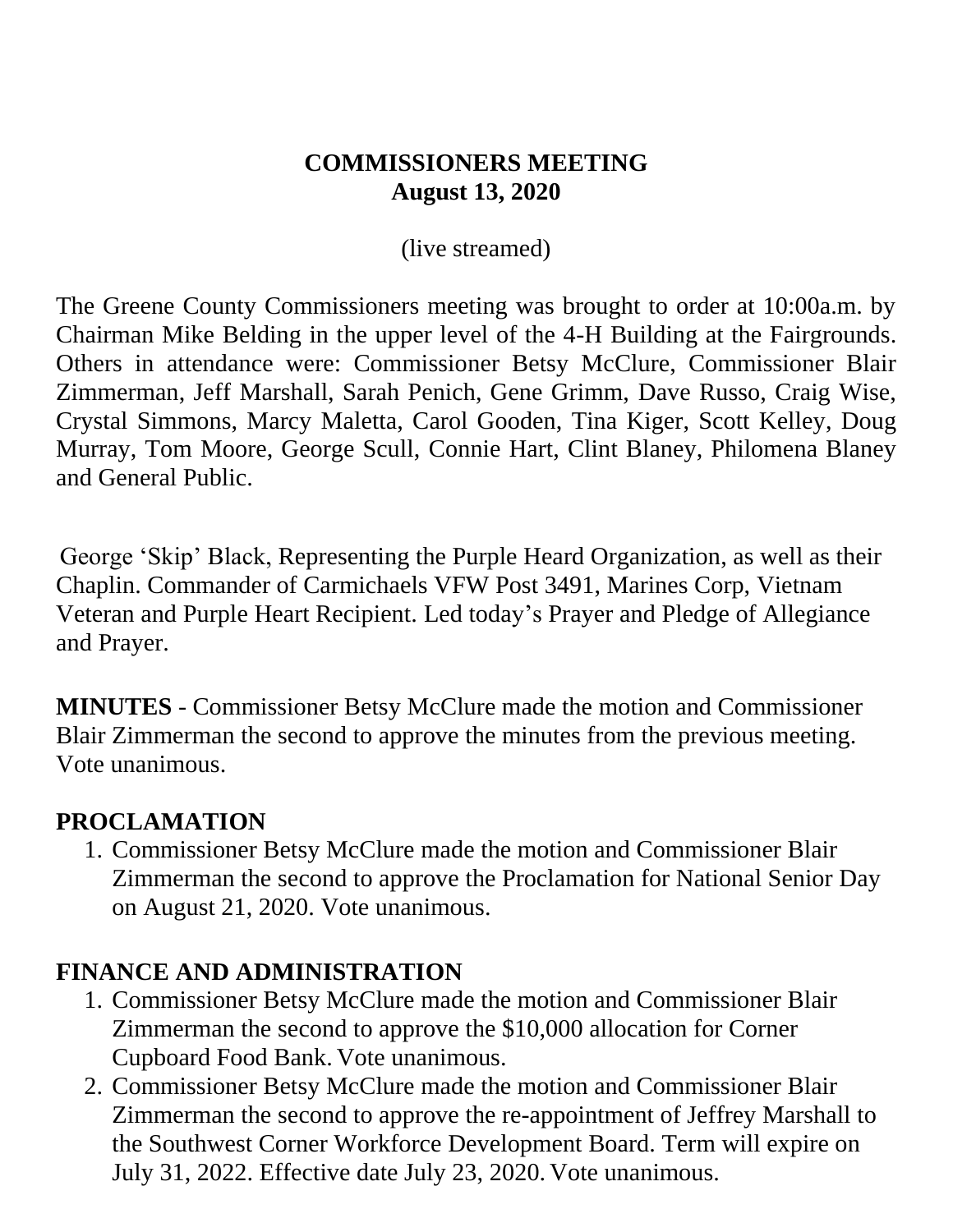- 3. Commissioner Betsy McClure made the motion and Commissioner Blair Zimmerman the second to approve the contract between Zelenkofske Axelrod LLC and The County of Greene to provide technical assistance regarding the expenditures of the CARES Act Funding. Contract is capped to not exceed \$12,500. Effective date July 29, 2020. Vote unanimous.
- 4. Commissioner Betsy McClure made the motion and Commissioner Blair Zimmerman the second to approve the 2020 Budget Revision #2. Vote unanimous.

## **ASSESSMENT**

1. Commissioner Betsy McClure made the motion and Commissioner Blair Zimmerman the second to approve the Settlement Agreement and Stipulation between the Greene County Board of Assessment Appeals and Morris Township. Pending Solicitor approval. Vote unanimous.

# **CDBG**

1. Commissioner Betsy McClure made the motion and Commissioner Blair Zimmerman the second to approve the following Community Development Block Grant Programs: Vote unanimous.

1)Wayne Township FFY 2019 Subrecipient Agreement 2)Dunkard Township FFY 2019 Subrecipient Agreement 3)Wayne Township FFY 2019D Subrecipient Agreement 4)Wayne Township FFY 2016 Amendment to Subrecipient Agreement 5)Greensboro Borough FFY 2016 Subrecipient Agreement

- 2. Commissioner Betsy McClure made the motion and Commissioner Blair Zimmerman the second to approve to ratify the AMO Environmental Decisions, Environmental Risk & Remediation Consultants - Agreement for Professional Services. Effective date July 29, 2020. Vote unanimous. 1)Proposal for completion of Franklin Township Environmental Review Records.
- 3. Commissioner Betsy McClure made the motion and Commissioner Blair Zimmerman the second to approve to ratify the Annual Re-Evaluation for Greensboro Borough – Sewage Rehabilitation. Vote unanimous.
- 4. Commissioner Betsy McClure made the motion and Commissioner Blair Zimmerman the second to approve a motion for submission of the 2020 CDBG Discretionary Application contingent upon the comments received prior to August 21, 2020. Vote unanimous.
- 5. Commissioner Betsy McClure made the motion and Commissioner Blair Zimmerman the second to approve the submission of the 2020 CDBG-CV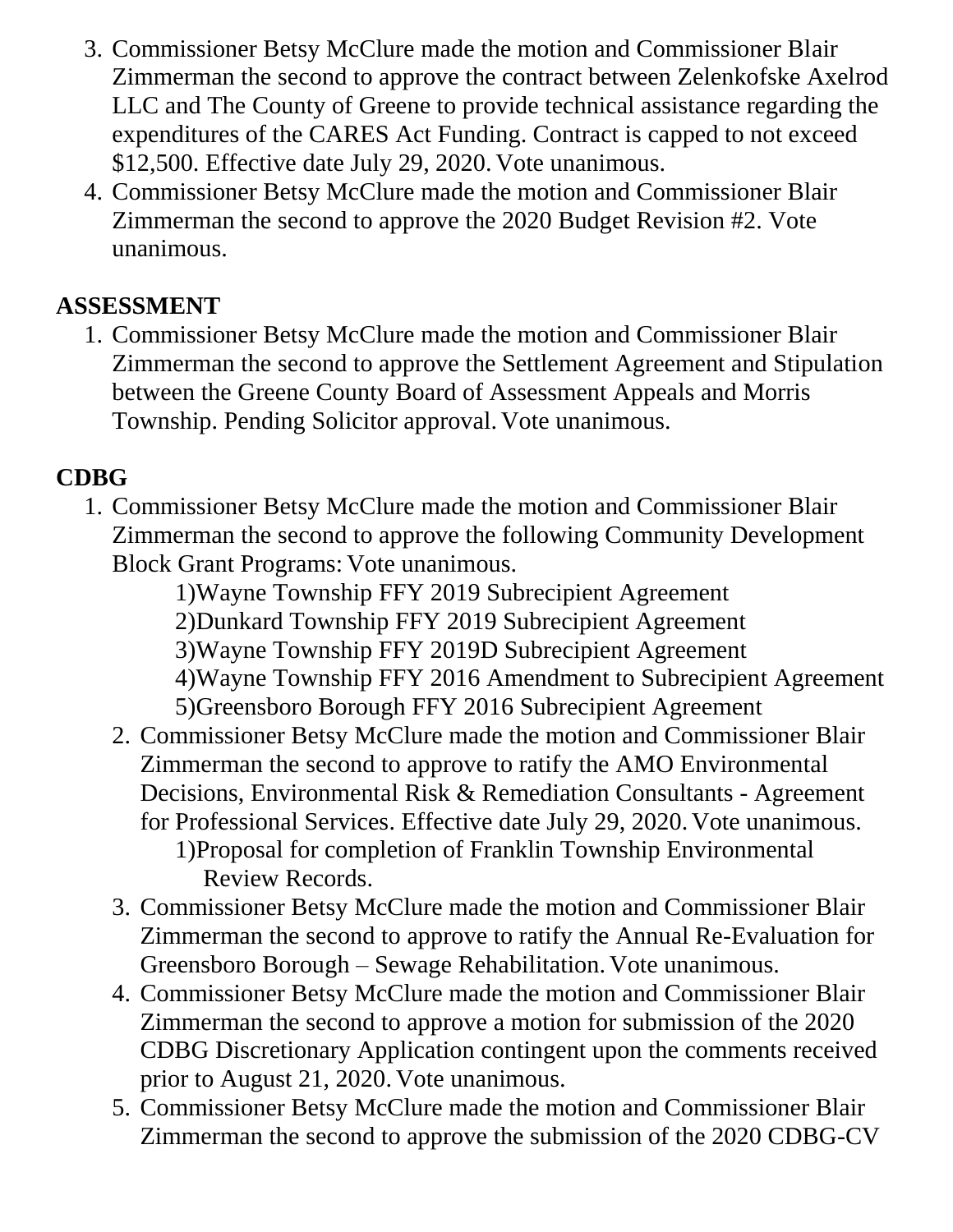Application for Business Assistance contingent upon the comments received prior to August 21, 2020. Vote unanimous.

6. Commissioner Betsy McClure made the motion and Commissioner Blair Zimmerman the second to approve the Resolution for reducing Wayne Township Maple Alley Road Sewage Rehabilitation project by \$24,659.53 instead of \$27,756.03 and adding the funds to the Greensboro Monongahela Township Joint Sewage Authority Collection System Rehabilitation. This is a correction from the June 18, 2020 Commissioners Meeting. Effective date of June 22, 2020. Vote unanimous.

## **CONSERVATION**

1. Commissioner Betsy McClure made the motion and Commissioner Blair Zimmerman the second to approve the following Dirt and Gravel Road Contracts awarded by the Conservation District on July 21, 2020. Totaling \$252,121.50. Vote unanimous.

1)Aleppo Township - Hewitt Run Road \$12,209.00

2)Aleppo Township - Mudlick Road \$18,550.50

- 3)Aleppo Township Mudlick Road (below Lukeheart Hill) \$20,296.50
- 4)Aleppo Township Gun Hill Road (by Olds house) \$13,368.00
- 5)Aleppo Township Palmer Road (near Andersons) \$12,051.00
- 6)Aleppo Township Palmer Road (above County Bridge) \$19,936.50
- 7)Aleppo Township Blacks Creek Road at Martin Road \$10,693.00
- 8)Aleppo Township Blacks Creek Road (above Kuhn Hill) \$22,017.00

9)Greene Township - Randoph and Falls Hollow Road \$123,000.00

2. Commissioner Betsy McClure made the motion and Commissioner Blair Zimmerman the second to approve the Commissioner Betsy McClure made the motion and Commissioner Blair Zimmerman the second to approved Low Volume Road Fund Contract awarded to Jefferson Township – Sugar Camp Road for \$167,500 by the Conservation District on July 21, 2020. Funds will be available for the 2021-2022 funding year. Vote unanimous.

## **CYS**

- 1. Commissioner Betsy McClure made the motion and Commissioner Blair Zimmerman the second to approve the appointment of Roberta Boyd to the CYS Advisory Board. Vote unanimous.
- 2. Commissioner Betsy McClure made the motion and Commissioner Blair Zimmerman the second to approve the FY 19-20 Justice Works Youth Care, Inc. Contract. Vote unanimous.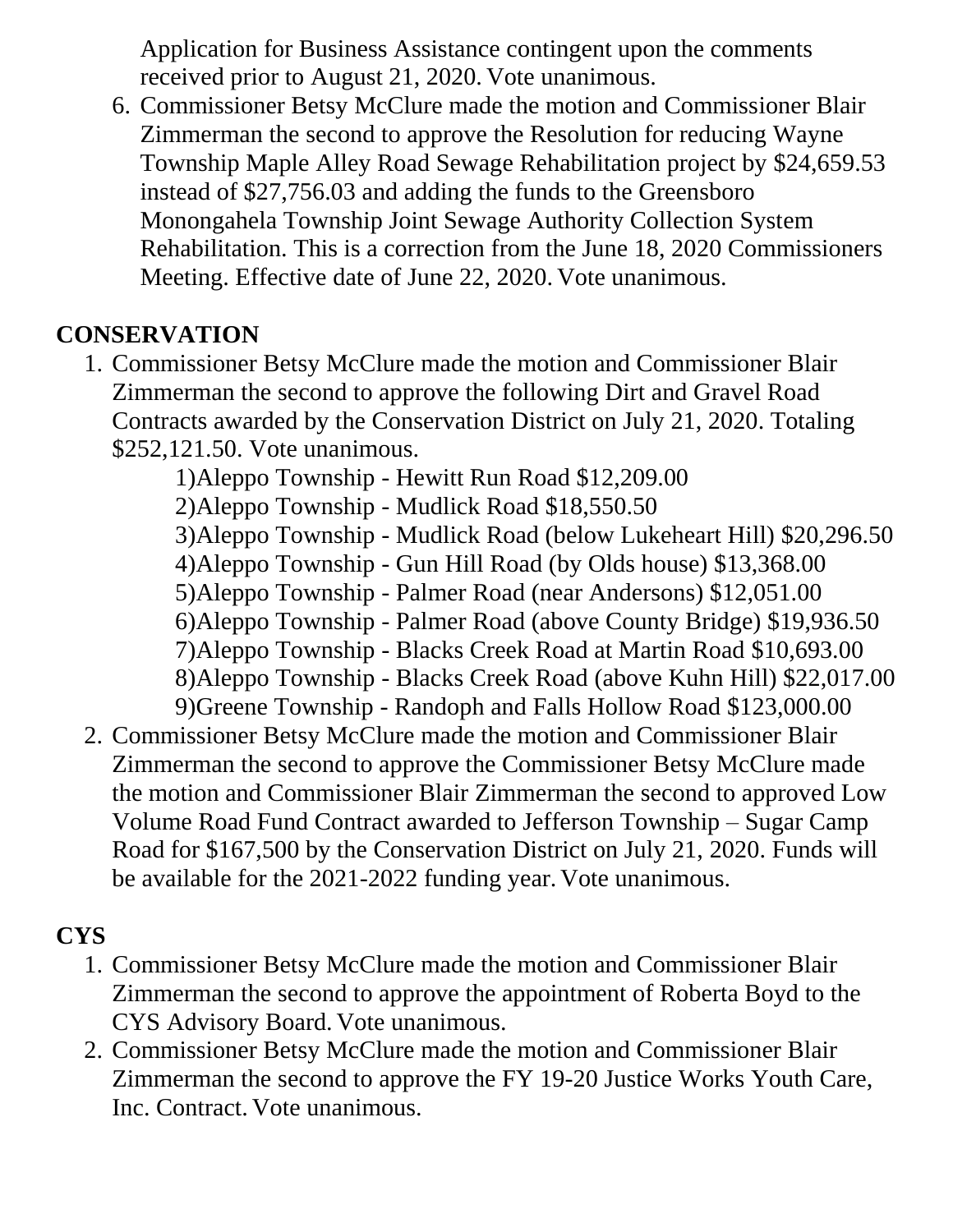- 3. Commissioner Betsy McClure made the motion and Commissioner Blair Zimmerman the second to approve the FY 20-21 Alternative Living Solutions Contract. Vote unanimous.
- 4. Commissioner Betsy McClure made the motion and Commissioner Blair Zimmerman the second to approve the FY 20-21 Auberle Contract. Vote unanimous.
- 5. Commissioner Betsy McClure made the motion and Commissioner Blair Zimmerman the second to approve the FY 20-21 Pathways Adolescent Center, Inc. Vote unanimous.
- 6. Commissioner Betsy McClure made the motion and Commissioner Blair Zimmerman the second to approve the FY 19-20  $4<sup>th</sup>$  Quarter Act 148 Expenditures. Vote unanimous.

## **DOMESTIC RELATIONS**

1. Commissioner Betsy McClure made the motion and Commissioner Blair Zimmerman the second to approve the Title IV-D Cooperative Agreement for October 1, 2020 – September 30, 2025. Vote unanimous.

# **DRUG AND ALCOHOL**

- 1. Commissioner Betsy McClure made the motion and Commissioner Blair Zimmerman the second to approve the FY2020 -2025 – 5-year grant agreement with the Department of Drug and Alcohol Programs Total 5 years allocation: \$1,716,754. Vote unanimous.
- 2. Commissioner Betsy McClure made the motion and Commissioner Blair Zimmerman the second to approve the FY 20-21 Contracts with: Vote unanimous.

1)Clear Day Treatment of Westmoreland, not to exceed \$10,000 2)Gateway Rehabilitation Center, not to exceed \$10,000 3)Renewal Treatment, Inc., not to exceed \$10,000 4)Greenbriar Treatment Center, not to exceed \$20,000 5)Echo Treatment Center, not to exceed \$5,000 6)Glenbeigh Hospital of Rock Creek, not to exceed \$20,000 7)White Deer Run Allenwood, not to exceed \$40,000 8)Twin Lakes Center, not to exceed \$10,000 9)Firetree Ltd., not to exceed \$5,000 10) Sojourner House, not to exceed \$1,500.00

11) BPC Management Group, LLC DBA Turning Point Recovery Center, not to exceed \$10,000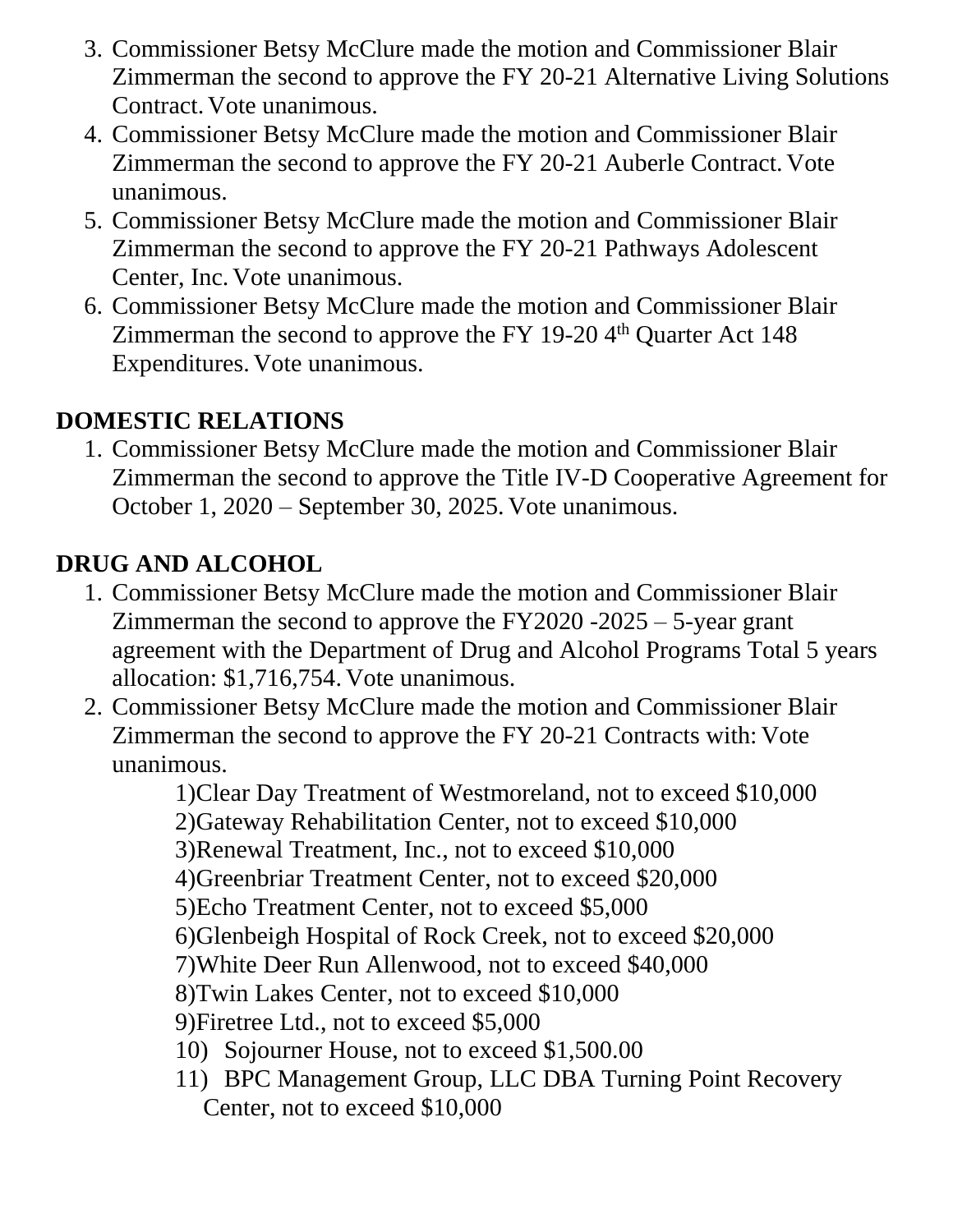3. Commissioner Betsy McClure made the motion and Commissioner Blair Zimmerman the second to approve the FY 20-21 6-month Contract with SPHS C.A.R.E. Center, not to exceed \$67,015. Vote unanimous.

# **HUMAN SERVICES**

- 1. Commissioner Betsy McClure made the motion and Commissioner Blair Zimmerman the second to approve the CARES ACT Rental Relief Program Agreement for \$99,750. Vote unanimous.
- 2. Commissioner Betsy McClure made the motion and Commissioner Blair Zimmerman the second to approve the FY2020-2021 Medical Assistance Transportation Assistance initial allocation of \$740,923. Effective date August 5, 2020. Vote unanimous.
- 3. Commissioner Betsy McClure made the motion and Commissioner Blair Zimmerman the second to approve the Amendment to COC PA0538L3E011904 for Permanent Supportive Housing \$177,198.00 (it was to amend the start date to 6/1/2020). Effective date July 15, 2020. Vote unanimous.
- 4. Commissioner Betsy McClure made the motion and Commissioner Blair Zimmerman the second to approve the Lease Agreement with Connect for the emergency shelter apartment at the Transitional House. Vote unanimous.
- 5. Commissioner Betsy McClure made the motion and Commissioner Blair Zimmerman the second to approve the FY2020-2021 Contract with Human Services Development funds to: Vote unanimous.

1)Catholic Charities of the Diocese of Pittsburgh for Counseling services \$15,000

2)SPHS C.A.R.E. Center for Specialized Counseling \$5,000

# **MENTAL HEALTH AND INTELLECTUAL DISABILITIES**

- 1. Commissioner Betsy McClure made the motion and Commissioner Blair Zimmerman the second to approve the FY2019-2020 9- month Contract (October 2019 – June 2020) with Mental Health Association \$58,500. Vote unanimous.
- 2. Commissioner Betsy McClure made the motion and Commissioner Blair Zimmerman the second to approve the FY 2020-2021 Contracts with: Vote unanimous.

1)Connect Inc., not to exceed \$25,000

2)Greene Arc Inc. Vehicle Lease agreement

3)Greene Arc Inc., not to exceed \$ 150,800

4)Steps Inside, Inc., not to exceed \$4,000

5)Human Services Center-Edgewood LTSR, not to exceed \$15,000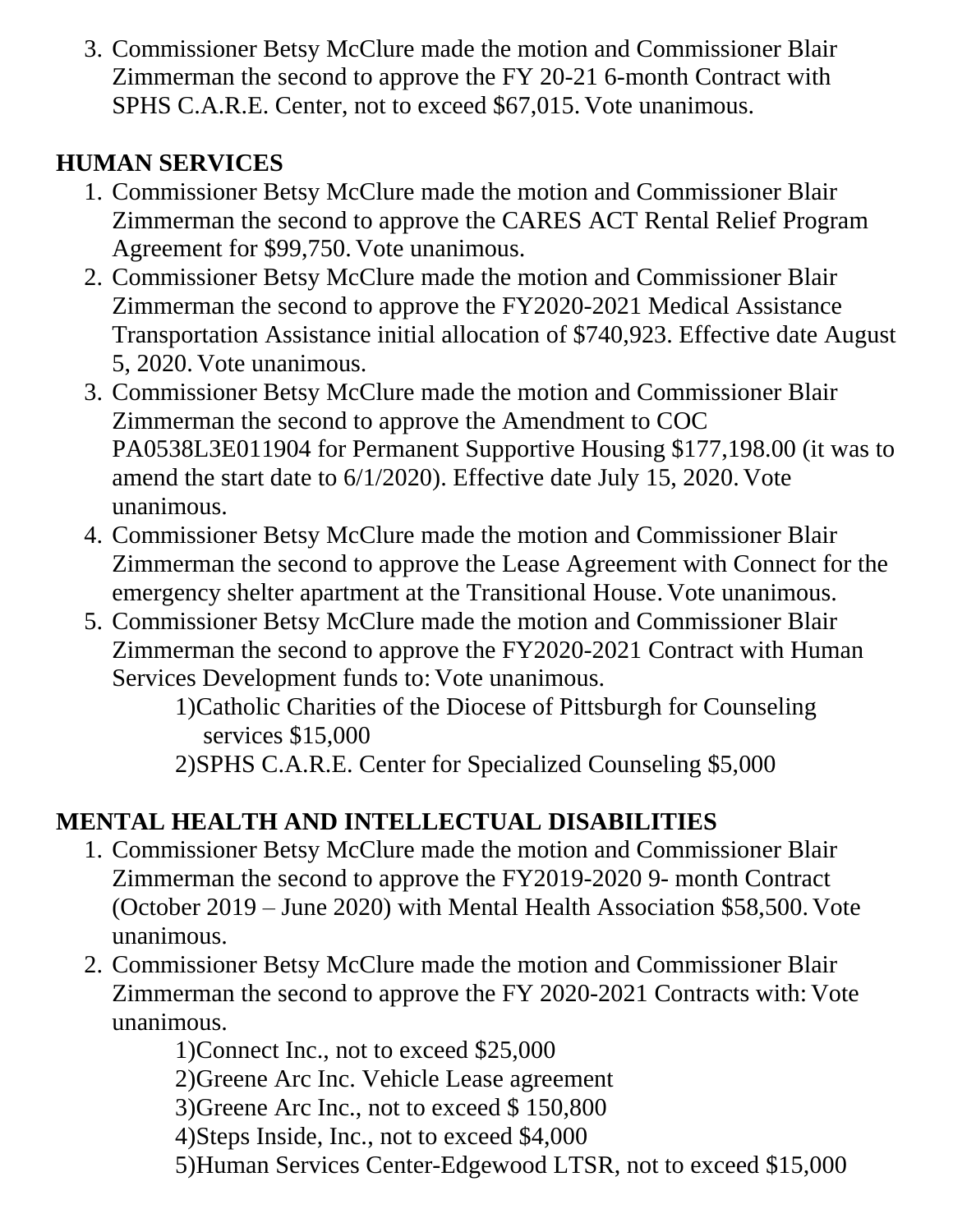6)Center for Community Resources, not to exceed \$60,000 7)Intermediate Unit 1, not to exceed \$15,000 8)Greene County Children and Youth, not to exceed \$5,000 9)Axiom Family Counseling Services Inc., not to exceed \$10,000

- 10) The ARC Fayette County, not to exceed \$22,500
- 11) SPHS C.A.R.E. Center, not to exceed \$26,600
- 12) SPHS C.A.R.E. Center Vehicle Lease Agreement
- 3. Commissioner Betsy McClure made the motion and Commissioner Blair Zimmerman the second to approve the Agreement with Family Ties for Certified Investigation for IDD incidents. Vote unanimous.
- 4.Commissioner Betsy McClure made the motion and Commissioner Blair Zimmerman the second to approve the Agreement between the Council of State Governments Justice Center and The County of Greene Human Services Department, and County Jail to share data. Vote unanimous.

## **PARKS AND RECREATION**

1. Commissioner Betsy McClure made the motion and Commissioner Blair Zimmerman the second to approve the Agreement between the County of Greene and Vasco Sports Contractors for upgrades to the Pickleball Courts in the amount of \$21,195. Vote unanimous.

### **PROBATION**

1. Commissioner Betsy McClure made the motion and Commissioner Blair Zimmerman the second to approve the Intermediate Punishment Treatment Program Grant Application FY 2020-2021. Effective date of July 29, 2020. Vote unanimous.

### **SHERIFF**

1. Commissioner Betsy McClure made the motion and Commissioner Blair Zimmerman the second to approve the report from the Auditor General for September 1, 2016 to February 28, 2019 under the late Sheriff Brian Tennant and for March 1, 2019 to August 31, 2019 under Sheriff Marcus Simms. Vote unanimous.

## **ELECTIONS**

1. Commissioner Betsy McClure made the motion and Commissioner Blair Zimmerman the second to approve the motion authorizing Chairman Mike Belding to execute documents in the matter of Trump et al. Vs. Greene County et al., as Commissioner Betsy McClure made the motion and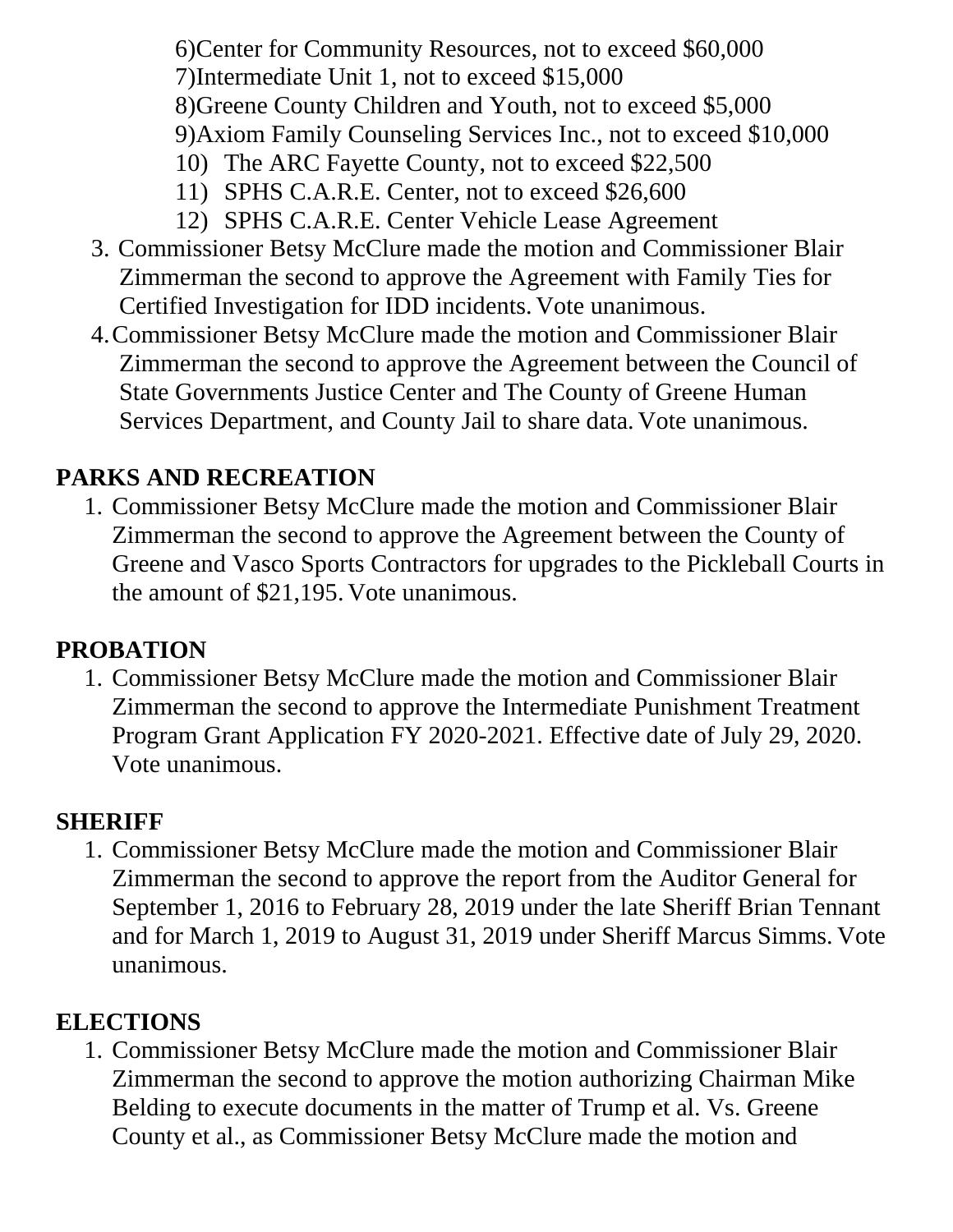Commissioner Blair Zimmerman the second to approved by the Solicitor. Effective date July 21, 2020. Vote unanimous.

2. Commissioner Betsy McClure made the motion and Commissioner Blair Zimmerman the second to approve the motion authorizing Chairman Mike Belding to execute documents in the matter of Democratic Party et al. vs. Greene County et al., as Commissioner Betsy McClure made the motion and Commissioner Blair Zimmerman the second to approved by the Solicitor. Effective date July 21, 2020. Vote unanimous.

# **NOTICES**

- 1. PA Department of Conservation and Natural Resources intends to request a waiver under 25 PA Code Chapter 105 for Ryerson Station Floodplain Restoration.
- 2. EQM Gathering OPCO LLC (EQM) is submitting this notification pursuant to Acts 14, 67, 68, and 127 for Appalachia Pipeline Project in Jefferson and Moran Townships.
- 3. Consol Pennsylvania Coal Company LLC will be submitting a permit application to the AP DEP for (4) boreholes for Bailey Mine located in Richhill and Aleppo Township.
- 4. Consol Pennsylvania Coal Company (CPCC LLC) is presently conducting underground mining operations at the Harvey Mine under Permit #30121301 in the Pittsburgh seam of coal located in Morris Township. CPCC LLC intends to conducting mining operations effective immediately, but not more than (5) years from the date of June 30, 2020.
- 5. Columbia Gas Transmission, LLC provided the completed PA DEP Chapter 105 permit Registration Form for Pipeline-3838 GPMC Integrity Project. Located in Center Township.
- 6. Greylock Energy, LLC is submitting a water management plan amendment for the purposes of oil and gas exploration. Notice of Intent for Water Withdrawal for Jefferson and Cumberland Townships.
- 7. EQT Production will be submitting an application with the PA DEP to increase the Nineveh Meter Vault Commissioner Betsy McClure made the motion and Commissioner Blair Zimmerman the second to approved allocation amount for the subject interconnected public water withdrawal located in Morris Township.
- 8. CNX Gas Company LLC is applying for Permits to Drill and Operate Gas Wells in Richhill Township.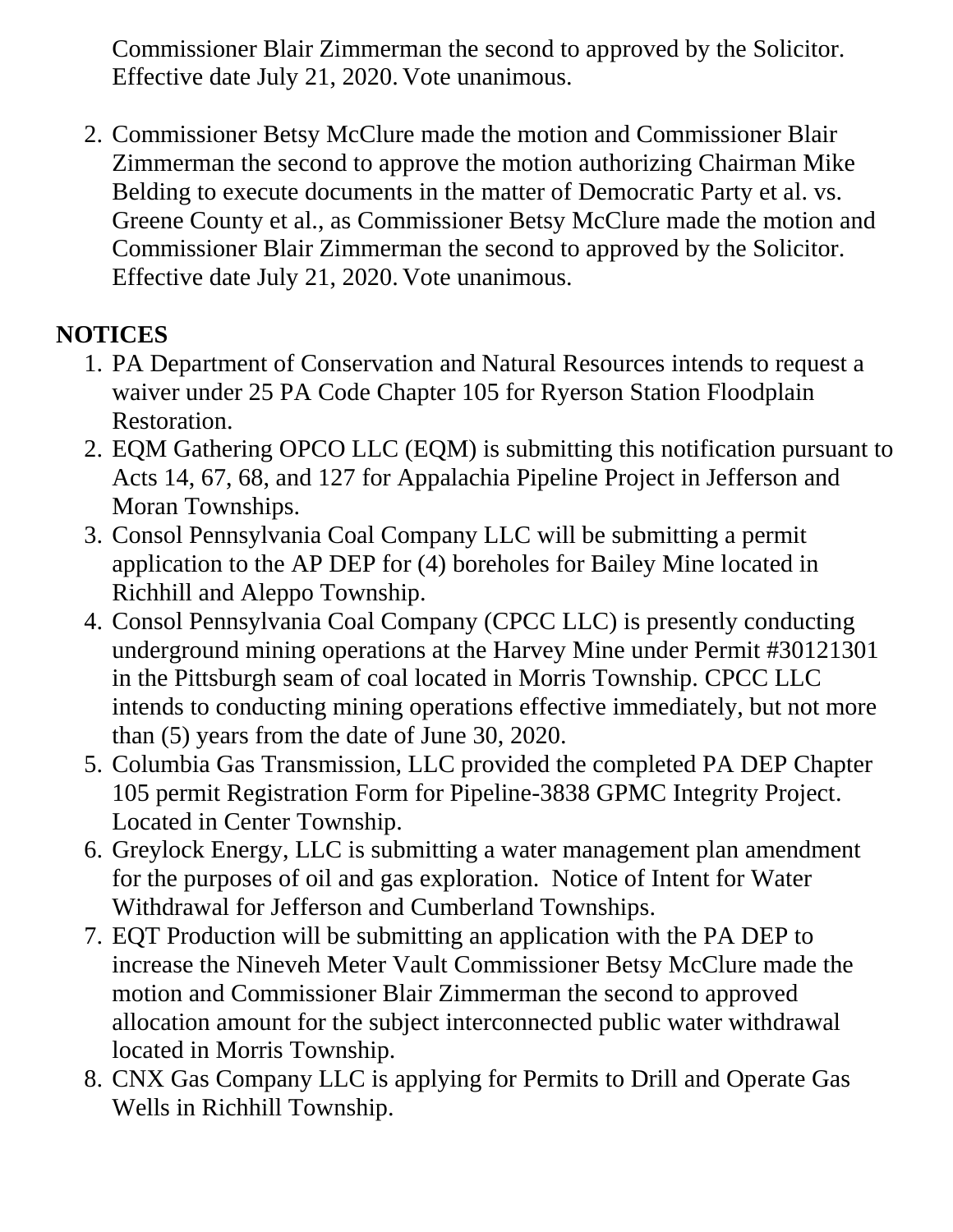- 9. Consol Pennsylvania Coal Company LLC will be submitting a permit application to the PA DEP for Harvey Mine Permit 30121301 6A-4 Degas Borehole located in Morris Township.
- 10. EQM intends to submit a Chapter 105 permit application to the PA DEP for the NITM-S007 Pipeline Project located in Wayne Township.
- 11. Peoples Natural Gas Company, LLC will be applying for a General Permit to replace approximately 2550 linear feet of steel gas line with new, plastic gas line in Center Township.
- 12. Southwestern Pennsylvania Water Authority will be applying for a National Pollutant Discharge Elimination System Stormwater Permit from the Green County Conservation District allowing the discharge of stormwater from construction activities. Located in Wayne Township.
- 13. CONSOL Pennsylvania Coal Company, LLC has submitted a plan approval application to the PADEP to modify the existing Harvey silos at the Bailey Mine Coal Preparation Plant. Located in Richhill Township.
- 14. Lake Lynn Project meets the DSSMR's intent of FERC's Engineering Guidelines for Evaluation of Hydropower Projects.
- 15. PennDOT plans to submit an application for a water obstruction and encroachment permit to the PA DEP for S.R. 3005, Segment 0040, Offset 000 to 0900 Stream Bank Stabilization Project. Located in Springhill Township.
- 16. PA DEP sent a revised Coal Mining Activity Permit for the Bailey Coal Refuse Disposal Areas No. 1 and No. 2. Located in Richhill Township.
- 17. PA DEP send a revised Coal Mining Activity Permit for Cumberland Mine Permit No: 30831303 for land use change on 13.3 surface acres from forestland to residential/recreational/forestland use at 4 Bleeder Shaft Site. Located in Whiteley Township.
- 18. PA DEP send a revised Coal Mining Activity Permit for Cumberland Mine Permit No: 30831303 to eliminate pooling in Panel 71 on Calico Run. Located in Whiteley Township
- 19. Southwestern Pennsylvania Water Authority is applying for the General Permit GP-5 Utility Line Stream Crossing from the Greene County Conservation District to install a water line which will result in one crossing to a culvert carrying an unnamed tributary to Turkey Hollow.
- 20. Jeffrey Cole is submitting a GP-5 to the AP DEP for a utility Line Stream Crossing coverage, will be installing a  $\frac{3}{4}$ " water line to his home located in Franklin Township.
- 21. EQM Gathering OPCO, LLC intends to submit an application to the PA DEP for a Joint Permit for Water Obstruction and Encroachment for Beta Truck Pipeline Slide Repair RP-138. Located in Aleppo Township.